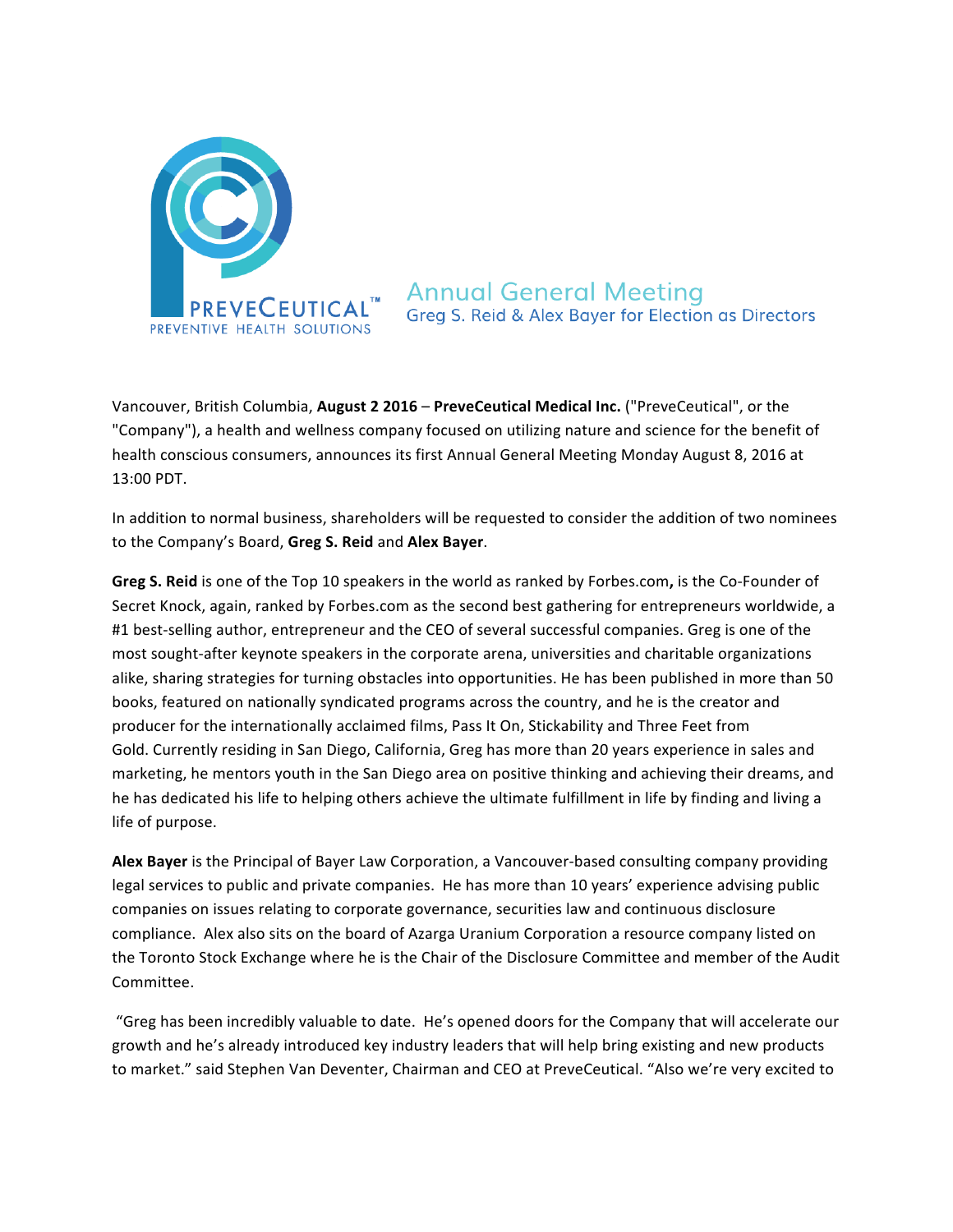include Alex as a nominee to the Board as he brings more than 10 years' legal, business and transaction experience that rounds-out an already strong team."

## **About PreveCeutical**

For more information about PreveCeutical, please visit www.preveceutical.com, follow us on Twitter: https://twitter.com/preveceuticals, or on Facebook: www.facebook.com/Preveceutical

On Behalf of the Board,

## **"Stephen Van Deventer"**

## Chairman & CEO

This news release may contain forward-looking statements, including without limitation, future operations of *PreveCeutical Medical Inc.* (the "Company"). Forward-looking statements address future events and conditions and *therefore involve inherent risks, uncertainties and assumptions. Forward-looking statements consist of statements* that are not purely historical, including any statements regarding beliefs, plans, expectations or intentions regarding the future. Such information can generally be identified by the use of forwarding-looking wording such as "may", "expect", "estimate", "will", "anticipate", "intend", "believe" and "continue" or the negative thereof or similar variations. Actual results may differ materially from those currently anticipated in such statements and the *Company undertakes no obligation to update such statements, except as required by law. While such estimates* and assumptions are considered reasonable by the management of the Company, they are inherently subject to significant business, economic, competitive and regulatory uncertainties and risks. In particular, there is no guarantee that the Blue Scorpion Venom will effectively treat or cure cancer or other diseases. Accordingly actual *results* may differ materially from those currently anticipated in such statements.

The Company has made numerous assumptions regarding, among other things: the effectiveness of its products; the demand for its products and the stability of economic and market conditions. Investors are cautioned that all *forward-looking statements involve risks and uncertainties, including: that the Company may lose or abandon or may fail to receive necessary licenses and permits; labour disputes; the Company may not receive the necessary* regulatory approvals for its products; the increase in cost estimates and the potential for unexpected costs and expenses; general economic and market conditions may worsen; market shifts may require a change in strategic *focus;* the Company may not be able to raise additional funds when necessary; litigation; and competition. Factors that could cause actual results to differ materially from those in forward looking statements include continued *availability* of capital and financing and general economic, market or business conditions, consumer sentiment *towards* the Company's products, competition, the failure of counterparties to perform their contractual *obligations, and fees charged by service providers.* 

All forward-looking statements concerning the Company's future plans and operations, including management's assessment of the Company's operational expectations or beliefs may be subject to certain assumptions, risks and *uncertainties* beyond the Company's control. Investors are cautioned that any such statements are not quarantees